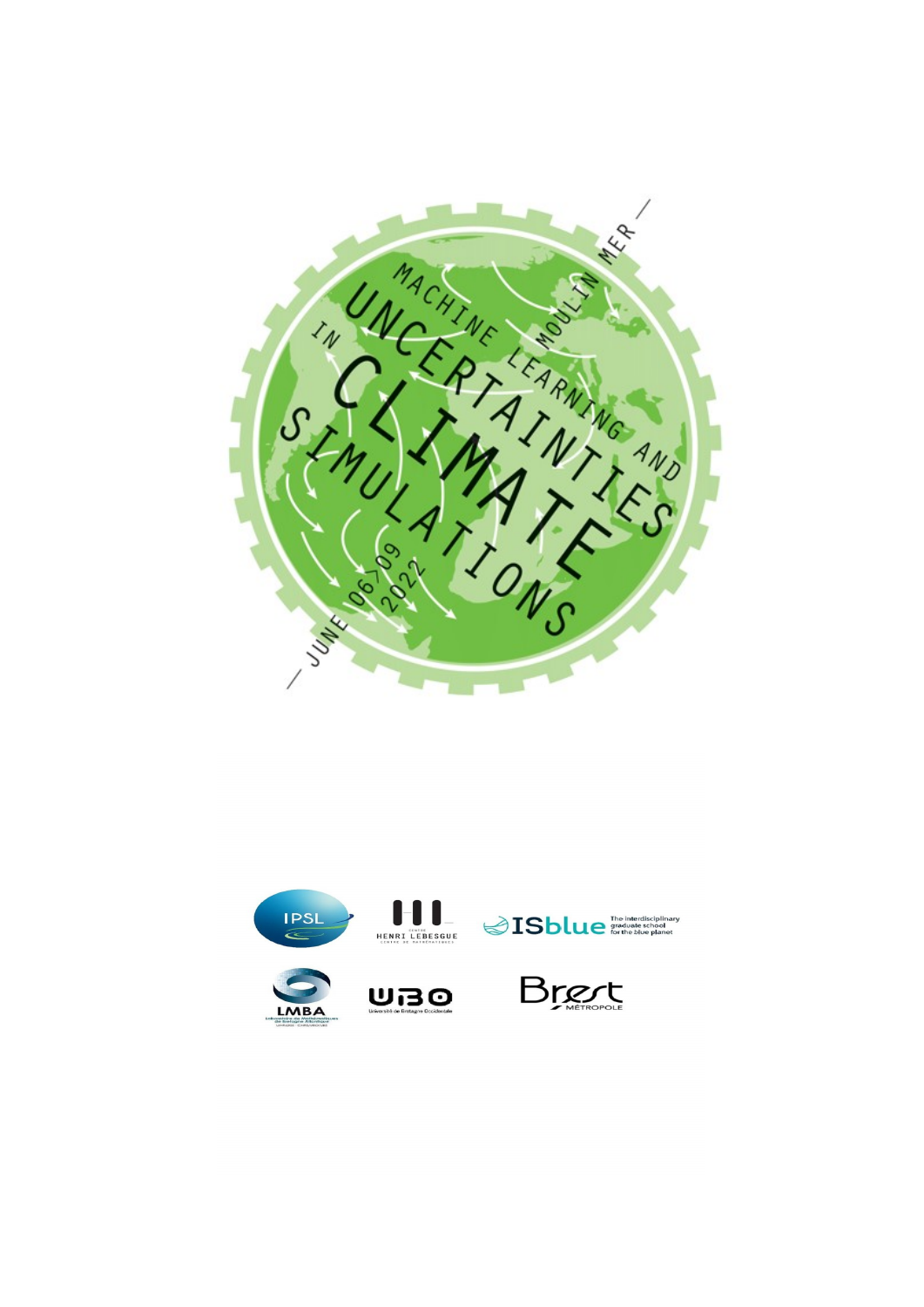| <b>Monday 6</b>             |                                 |                                                                                                                                          |
|-----------------------------|---------------------------------|------------------------------------------------------------------------------------------------------------------------------------------|
| 12h00-14h00                 | Lunch                           |                                                                                                                                          |
|                             |                                 |                                                                                                                                          |
| <b>Extremes</b>             | <b>Chairman: Pierre Ailliot</b> |                                                                                                                                          |
| 15h00-15h30                 | Pierre Riberau                  | Recognizing a Spatial Extreme dependence structure: A Deep<br>Learning approach                                                          |
| 15h30-16h00                 | Juliette Legrand                | Evaluation of binary classifiers for asymptotically dependent and<br>independent extremes                                                |
| 16h00-16h30                 | Noémie Le Carrer                | Modelling space-time rainfall datasets by means of the extended<br>Generalized Pareto Distribution and Generalized Additive<br>Modelling |
| 19h00                       | Dinner                          |                                                                                                                                          |
|                             |                                 |                                                                                                                                          |
| Tuesday 7                   |                                 |                                                                                                                                          |
| Data<br><b>Assimilation</b> | Chairman: Anne Cuzol            |                                                                                                                                          |
| 09h00-09h30                 | Alberto Carassi                 | Using machine learning in geophysical data assimilation                                                                                  |
| 09h30-10h00                 | Matteo Zambra                   | A Learning-based Variational Inversion Framework for<br><b>Corrupted Data and Forecast</b>                                               |
| 10h00-10h30                 | Ronan Fablet                    | Learning Variational DA models and solvers with uncertainty<br>quantification                                                            |
| 10h30-11h00                 | Coffee break                    |                                                                                                                                          |
| 11h00-11h30                 | <b>Jules Guillot</b>            | Physics Informed Model Error for Data Assimilation                                                                                       |
| 11h30-12h00                 | Maximiliano Sacco               | Machine-learning covariance estimation for sequential data<br>assimilation                                                               |
|                             |                                 |                                                                                                                                          |
| 12h00-14h00                 | Lunch                           |                                                                                                                                          |
| <b>Machine</b>              |                                 |                                                                                                                                          |
| learning                    | Chairman: Nicolas Raillard      |                                                                                                                                          |
| 14h00-14h30                 | Soulivanh Thao                  | <b>Combining Global Climate Models Using Graph Cuts</b>                                                                                  |
| 14h30-15h00                 | <b>Romain Pic</b>               | Minimax Rate of Convergence for Distributional Regression<br>using the Continuous Ranked Probability Score                               |
| 15h00-15h30                 | Coffee break                    |                                                                                                                                          |
| 15h30-16h00                 | Julie Carreau                   | A spatially adaptative multi-resolution generative algorithm:<br>application to downscale hydraulic fields                               |
| 16h00-16h30                 | Said Ouala                      | Learning dynamical models from partial observations                                                                                      |
|                             |                                 |                                                                                                                                          |
| 19h00                       | Dinner                          |                                                                                                                                          |